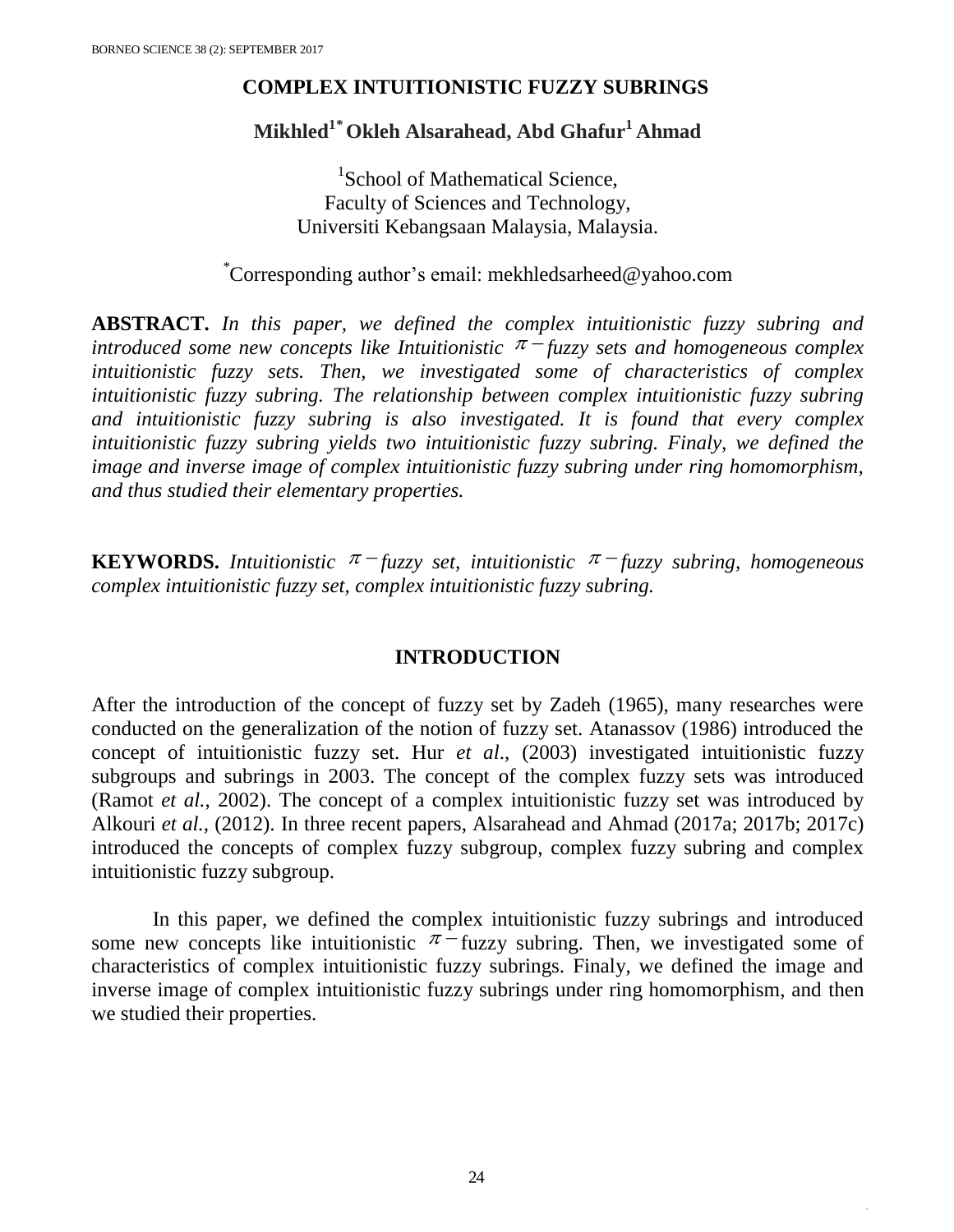#### **PRELIMINARIES**

**Definition 1.** Let  $A = \{(x, \mu_A(x), \nu_A(x)) : x \in R\}$  be an intuitionistic fuzzy set of a ring R. Then, A is said to be an intuitionistic fuzzy subring of R if for all  $x, y \in R$  the followings hold:

1. 
$$
\mu_A(x - y) \ge \min{\mu_A(x), \mu_A(y)}
$$
.  
\n2.  $\mu_A(xy) \ge \min{\mu_A(x), \mu_A(y)}$ .  
\n3.  $\nu_A(x - y) \le \max{\nu_A(x), \nu_A(y)}$ .  
\n4.  $\nu_A(xy) \le \max{\nu_A(x), \nu_A(y)}$ , Atanasov (1986).

**Definition 2.** A complex intuitionistic fuzzy set A, defined on a universe of discourse U, is characterized by membership and non-membership functions  $\mu_A(x) = r_A(x)e^{i\omega_A(x)}$  $\mu_A(x) = r_A(x)e^{i\omega}$ and  $f(x) = \hat{r}_A(x)e^{i\hat{\omega}_A(x)}$  $V_A(x) = \hat{r}_A(x)e^{i\omega_A(x)}$ , respectively, that assign any element  $x \in U$  a complex-valued grade of both membership and non-membership in *A* . By definition,

$$
A = \{(x, \mu_A(x), \nu_A(x)) : x \in U\}
$$
 where  $r_A(x) + \hat{r}_A(x) \le 1$ . Alkouri and Salleh (2012).

**Definition 3.** Let  $A$  and  $B$  be two complex intuitionistic fuzzy subsets of  $U$ , with membership functions  $\mu_A(x) = r_A(x)e^{i\omega_A(x)}$  $\mu_A(x) = r_A(x)e^{i\omega_A(x)}$  and  $\mu_B(x) = r_B(x)e^{i\omega_B(x)}$  $\mu_B(x) = r_B(x)e^{i\omega_B(x)}$ , respectively, while the non-membership functions are  $V_A(x) = \hat{r}_A(x)e^{i\hat{\omega}_A(x)}$  $V_A(x) = \hat{r}_A(x)e^{i\hat{\omega}_A(x)}$  and  $V_B(x) = \hat{r}_B(x)e^{i\hat{\omega}_B(x)}$  $V_B(x) = \hat{r}_B(x)e^{i\omega_B(x)}$ , respectively. Then  $A \cap B$  is given by:

$$
A \cap B = \{(x, \mu_{A \cap B}(x), \nu_{A \cap B}(x)) : x \in U\} \text{ where}
$$
  

$$
\mu_{A \cap B}(x) = min \{r_A(x), r_B(x)\} e^{imin[\omega_A(x), \omega_B(x)]}
$$
  

$$
\nu_{A \cap B}(x) = max \{\hat{r}_A(x), \hat{r}_B(x)\} e^{imax[\hat{\omega}_A(x), \hat{\omega}_B(x)]}.
$$
 Alkouri and Salleh (2012).

**Definition 4.** Let  $A = \{(x, \mu_A(x), \nu_A(x)) : x \in U\}$  be a intuitionistic fuzzy set. Then the set  $A_{\pi} = \{(x, \gamma_{A_{\pi}}(x), \rho_{A_{\pi}}(x)) : x \in U\}$  is said to be intuitionistic  $\pi$ -fuzzy set where  $\gamma_{A_{\pi}}(x) = 2\pi\mu_{A}(x)$  and  $\rho_{A_{\pi}}(x) = 2\pi\nu_{A}(x)$ .

Note that the condition  $\gamma_{A_{\pi}}(x) + \rho_{A_{\pi}}(x) \leq 2\pi$  is already satisfied. Alsarahead and Ahmad (2017c).

**Definition 5.** Let  $A_{\pi} = \{(x, \gamma_{A_{\pi}}(x), \rho_{A_{\pi}}(x)) : x \in U\}$  be an intuitionistic  $\pi$ -fuzzy set of a ring *R*. Then  $A_{\pi}$  is said to be an intuitionistic  $\pi$ -fuzzy subring of *R* if for all  $x, y \in R$  the following hold: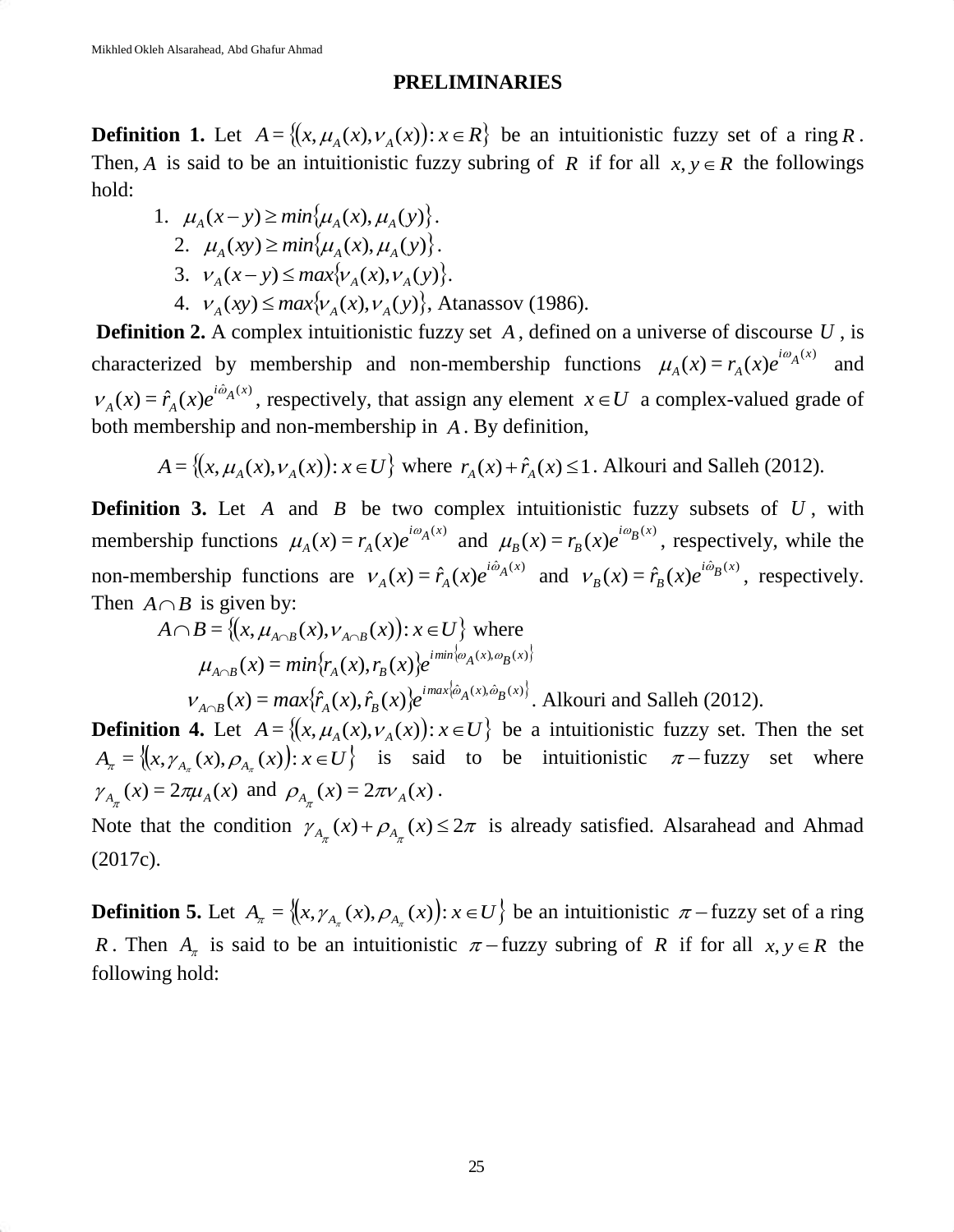π

1.  $\gamma_{A_{\pi}}(x-y) \ge \min \{ \gamma_{A_{\pi}}(x), \gamma_{A_{\pi}}(y) \}.$  $\pi$   $\pi$ 2.  $\gamma_{A_{\pi}}(xy) \ge \min \{ \gamma_{A_{\pi}}(x), \gamma_{A_{\pi}}(y) \}.$ 3.  $\rho_{A_{\pi}}(x-y) \le \max{\rho_{A_{\pi}}(x), \rho_{A_{\pi}}(y)}.$  $\pi$   $\pi$ π 4.  $\rho_{A_{\pi}}(xy) \le \max{\rho_{A_{\pi}}(x), \rho_{A_{\pi}}(y)}$ .

**Proposition 6.** An intuitionistic  $\pi$  – fuzzy set  $A_{\pi}$  is an intuitionistic  $\pi$  – fuzzy subring if and only if *A* is an intuitionistic fuzzy subring. **Proof.** Clear.

**Definition 7.** Let A and B be two complex intuitionistic fuzzy subsets of G, with membership functions  $\mu_A(x) = r_A(x)e^{i\omega_A(x)}$  $\mu_A(x) = r_A(x)e^{i\omega_A(x)}$  and  $\mu_B(x) = r_B(x)e^{i\omega_B(x)}$  $\mu_B(x) = r_B(x)e^{i\omega_B(x)}$ , respectively. While the non-membership functions are  $v_A(x) = \hat{r}_A(x)e^{i\hat{\omega}_A(x)}$  $V_A(x) = \hat{r}_A(x)e^{i\hat{\omega}_A(x)}$  and  $V_B(x) = \hat{r}_B(x)e^{i\hat{\omega}_B(x)}$  $V_B(x) = \hat{r}_B(x)e^{i\omega_B(x)}$  respectively. Then

1. A complex intuitionistic fuzzy subset *A* is said to be a homogeneous complex intuitionistic fuzzy set if for all  $x, y \in G$  the following hold:

- 1.  $r_A(x) \le r_A(y)$  if and only if  $\omega_A(x) \le \omega_A(y)$ .
- 2.  $\hat{r}_A(x) \leq \hat{r}_A(y)$  if and only if  $\hat{\omega}_A(x) \leq \hat{\omega}_A(y)$ .

2. A complex intuitionistic fuzzy subset *A* is said to be homogeneous with *B* , if for All  $x, y \in G$  the following hold:

- 1.  $r_A(x) \le r_B(y)$  if and only if  $\omega_A(x) \le \omega_B(y)$ .
- 2.  $\hat{r}_A(x) \leq \hat{r}_B(y)$  if and only if  $\hat{\omega}_A(x) \leq \hat{\omega}_B(y)$ . Alsarahead and Ahmad (2017c).

#### **COMPLEX INTUITIONISTIC FUZZY SUBRINGS**

**Definition 8.** Let  $A = \{(x, \mu_A(x), \nu_A(x)) : x \in R\}$  be a homogeneous complex intuitionistic fuzzy set of a ring  $R$ . Then  $A$  is said to be a complex intuitionistic fuzzy subring of  $R$  if for all  $x, y \in R$  the following hold:

- 1.  $\mu_A(x-y) \ge \min\{\mu_A(x), \mu_A(y)\}.$
- 2.  $\mu_A(xy) \ge \min\{\mu_A(x), \mu_A(y)\}.$
- 3.  $v_A(x-y) \le max\{v_A(x), v_A(y)\}.$ 
	- 4.  $v_A(xy) \le max\{v_A(x), v_A(y)\}.$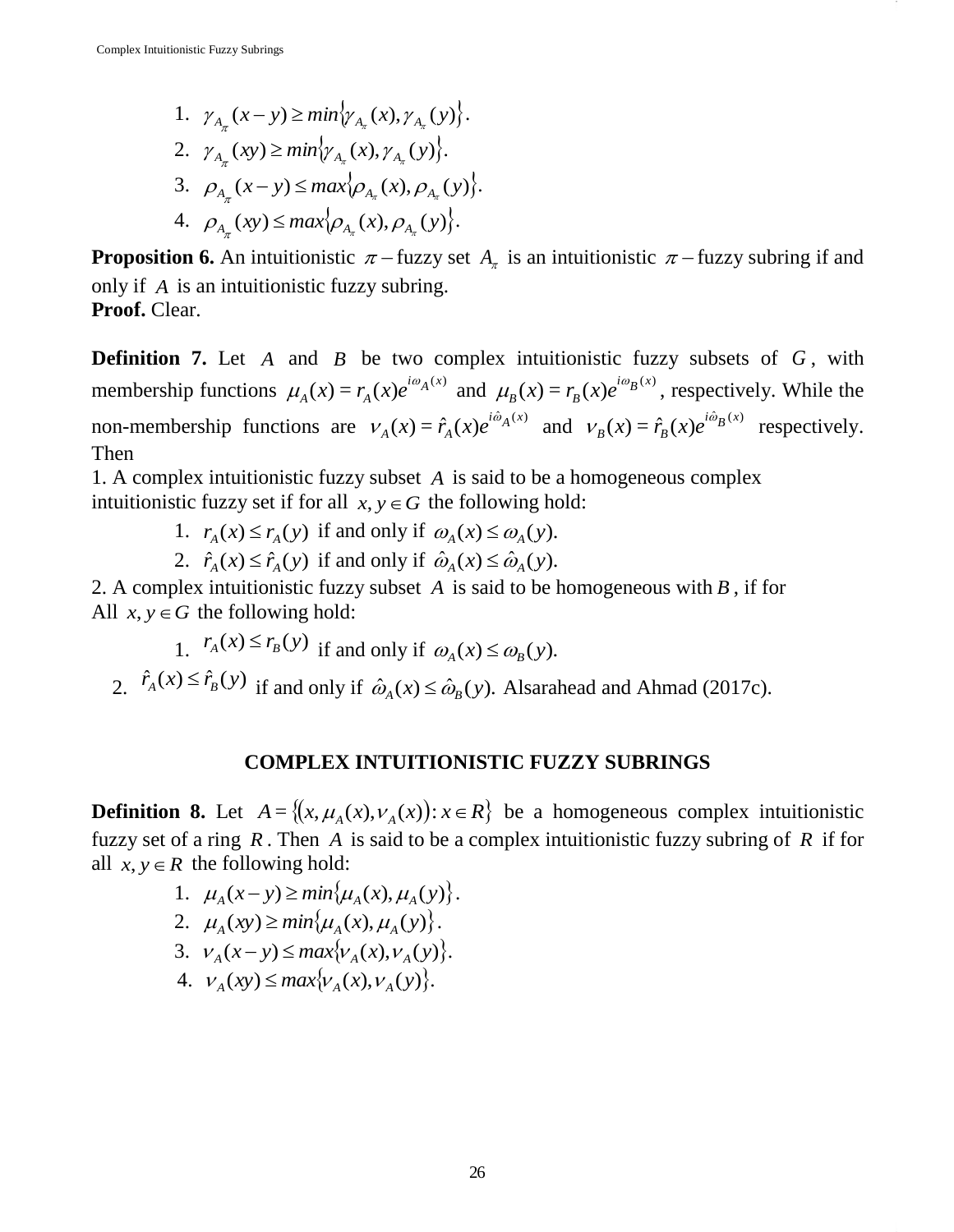**Theorem 9.** Let *R* be a ring and  $A = \{(x, \mu_A(x), \nu_A(x)) : x \in R\}$  be a homogeneous complex intuitionistic fuzzy set with membership function  $\mu_A(x) = r_A(x)e^{i\omega_A(x)}$  $\mu_A(x) = r_A(x)e^{i\omega_A(x)}$  and non-membership function  $V_A(x) = \hat{r}_A(x)e^{i\hat{\omega}_A(x)}$  $V_A(x) = \hat{r}_A(x)e^{i\omega_A(x)}$ . Then A is a complex intuitionistic fuzzy subring of R if and only if:

1. The intuitionistic fuzzy set  $A = \{(x, r_A(x), \hat{r}_A(x)) : x \in R, r_A(x), \hat{r}_A(x) \in [0,1]\}$  is an intuitionistic fuzzy subring.

2. The intuitionistic  $\pi$  - fuzzy set  $\underline{A} = \{(x, \omega_A(x), \hat{\omega}_A(x)) : x \in R, \omega_A(x), \hat{\omega}_A(x) \in [0, 2\pi] \}$  is an intuitionistic  $\pi$  – fuzzy subring.

**Proof.** Let A be a complex intuitionistic fuzzy subring and  $x, y \in R$ . Then we have

$$
r_A(x - y)e^{i\omega_A(x - y)} = \mu_A(x - y)
$$
  
\n
$$
\geq min{\mu_A(x), \mu_A(y)}
$$
  
\n
$$
= min[r_A(x)e^{i\omega_A(x)}, r_A(y)e^{i\omega_A(y)}]
$$

$$
= min\{r_A(x), r_A(y)\}e^{imin\{\omega_A(x), \omega_A(y)\}}
$$
  
(since A is homogeneous)

(since *A* is homogeneous).

So  $r_A(x-y) \ge \min\{r_A(x), r_A(y)\}\$  and  $\omega_A(x-y) \ge \min\{\omega_A(x), \omega_A(y)\}\)$ . Also, we have

$$
r_A(xy)e^{i\omega_A(xy)} = \mu_A(xy)
$$
  
\n
$$
\geq min\{\mu_A(x), \mu_A(y)\}
$$
  
\n
$$
= min\{r_A(x)e^{i\omega_A(x)}, r_A(y)e^{i\omega_A(y)}\}
$$
  
\n
$$
= min\{r_A(x), r_A(y)\}e^{i\min\{\omega_A(x), \omega_A(y)\}}
$$

(since *A* is homogeneous).

which implies  $r_A(xy) \ge \min\{r_A(x), r_A(y)\}$  and  $\omega_A(xy) \ge \min\{\omega_A(x), \omega_A(y)\}$ . On the other hand

$$
\hat{r}_A(x-y)e^{i\hat{\omega}_A(x-y)} = v_A(x-y)
$$
\n
$$
\leq max\{v_A(x), v_A(y)\}
$$
\n
$$
= max\{\hat{r}_A(x)e^{i\hat{\omega}_A(x)}, \hat{r}_A(y)e^{i\hat{\omega}_A(y)}\}
$$
\n
$$
= max\{\hat{r}_A(x), \hat{r}_A(y)\}e^{i\max\{\hat{\omega}_A(x), \hat{\omega}_A(y)\}}
$$

(since *A* is homogeneous). So  $\hat{r}_A(x-y) \le \max{\{\hat{r}_A(x), \hat{r}_A(y)\}}$  and  $\hat{\omega}_A(x-y) \le \max{\{\hat{\omega}_A(x), \hat{\omega}_A(y)\}}$ . Also, we have  $\hat{r}_A^2(xy)e^{i\hat{\omega}_A(xy)} = v_A(xy)$  $\leq$  *max*{ $V_A(x)$ ,  $V_A(y)$ }  $= max \left\{ \hat{r}_A(x) e^{i\hat{\omega}_A(x)}, \hat{r}_A(y) e^{i\hat{\omega}_A(y)} \right\}.$ *A*  $max \{ \hat{r}_A(x)e^{i\hat{\omega}_A(x)}, \hat{r}_A(y)e^{i\hat{\omega}_A(x)} \}$  $= max\{\hat{r}_A(x), \hat{r}_A(y)\}e^{i max\{\hat{\omega}_A(x), \hat{\omega}_A(y)\}}$ (since *A* is homogeneous).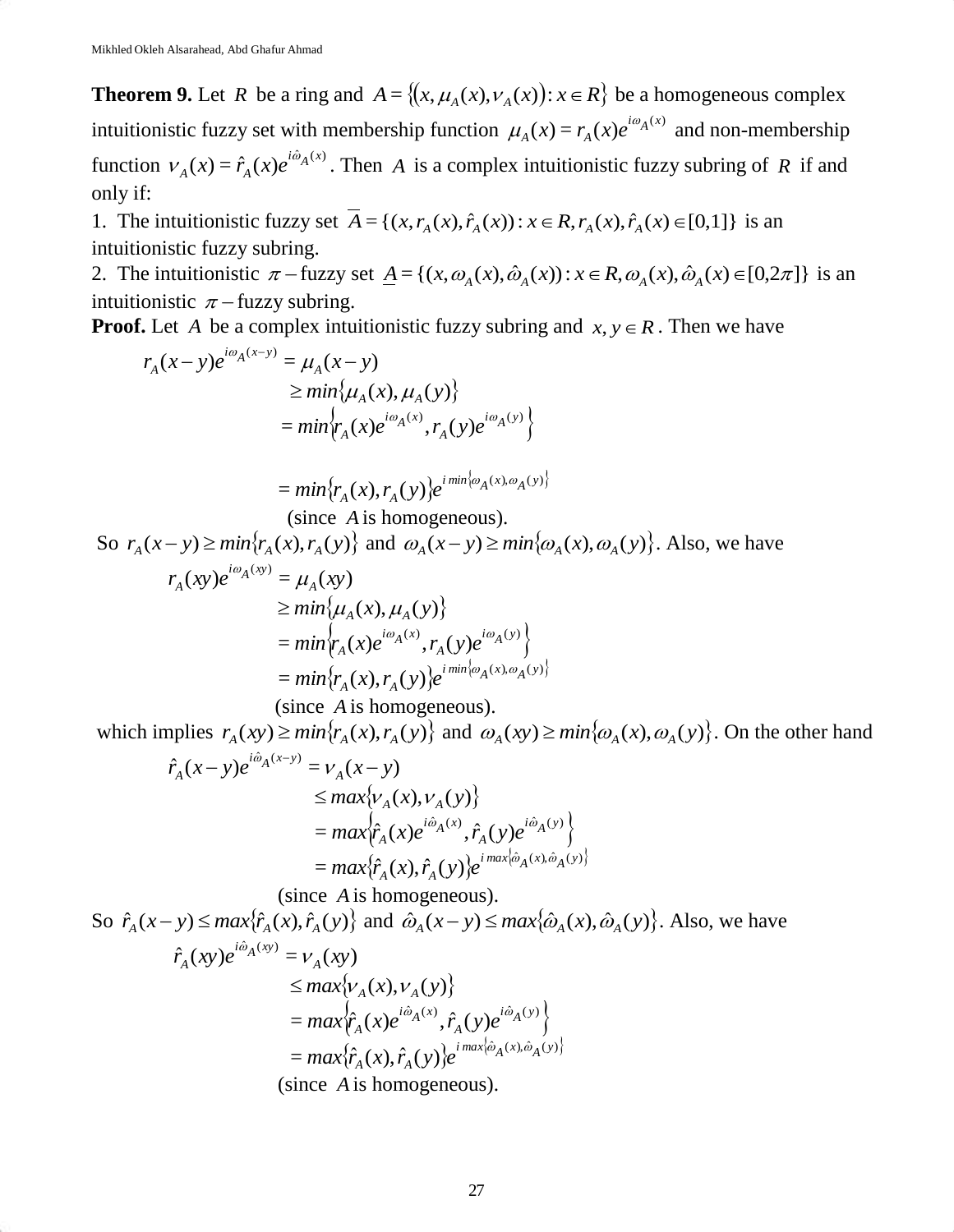which implies  $\hat{r}_A(xy) \le \max{\{\hat{r}_A(x), \hat{r}_A(y)\}}$  and  $\hat{\omega}_A(xy) \le \max{\{\hat{\omega}_A(x), \hat{\omega}_A(y)\}}$ . So A is an intuitionistic fuzzy subring and  $\underline{A}$  is an intuitionistic  $\pi$  – fuzzy subring. Conversely, let A be an intuitionistic fuzzy subring and  $\underline{A}$  be an intuitionistic  $\pi$ -fuzzy subring.

So we have

$$
r_A(x - y) \ge \min\{r_A(x), r_A(y)\} \qquad \omega_A(x - y) \ge \min\{\omega_A(x), \omega_A(y)\} \r_A(xy) \ge \min\{r_A(x), r_A(y)\} \qquad \omega_A(xy) \ge \min\{\omega_A(x), \omega_A(y)\} \r_A(x - y) \le \max\{\hat{r}_A(x), \hat{r}_A(y)\} \qquad \hat{\omega}_A(x - y) \le \max\{\hat{\omega}_A(x), \hat{\omega}_A(y)\} \r_A(xy) \le \max\{\hat{r}_A(x), \hat{r}_A(y)\} \qquad \hat{\omega}_A(xy) \le \max\{\hat{\omega}_A(x), \hat{\omega}_A(y)\}.
$$

Now,

$$
\mu_A(x - y) = r_A(x - y)e^{i\omega_A(x - y)} \ge \min\{r_A(x), r_A(y)\}e^{i\min\{\omega_A(x), \omega_A(y)\}}
$$
  
=  $\min\{r_A(x)e^{i\omega_A(x)}, r_A(y)e^{i\omega_A(y)}\}$  (homogeneity).  
=  $\min\{\mu_A(x), \mu_A(y)\}.$ 

Also, we have

$$
\mu_A(xy) = r_A(xy)e^{i\omega_A(xy)} \ge \min \{r_A(x), r_A(y)\}e^{i\min\{\omega_A(x), \omega_A(y)\}}
$$
  
=  $\min \{r_A(x)e^{i\omega_A(x)}, r_A(y)e^{i\omega_A(y)}\}$  (homogeneity)  
=  $\min \{ \mu_A(x), \mu_A(y) \}.$ 

On the other hand

$$
v_{A}(x-y) = \hat{r}_{A}(x-y)e^{i\hat{\omega}_{A}(x-y)} \leq max{\hat{r}_{A}(x), \hat{r}_{A}(y)}e^{i\max{\hat{\omega}_{A}(x), \hat{\omega}_{A}(y)}}
$$
  
= 
$$
max{\hat{r}_{A}(x)e^{i\hat{\omega}_{A}(x)}, \hat{r}_{A}(y)e^{i\hat{\omega}_{A}(y)}}
$$
  
= 
$$
max{\hat{v}_{A}(x), v_{A}(y)}.
$$

Also, we have

$$
\begin{aligned} \n\mathcal{V}_A(xy) &= \hat{r}_A(xy)e^{i\hat{\omega}_A(xy)} \le \max\{\hat{r}_A(x), \hat{r}_A(y)\} e^{i\max\{\hat{\omega}_A(x), \hat{\omega}_A(y)\}} \\ \n&= \max\{\hat{r}_A(x)e^{i\hat{\omega}_A(x)}, \hat{r}_A(y)e^{i\hat{\omega}_A(y)}\} \\ \n&= \max\{\mathcal{V}_A(x), \mathcal{V}_A(y)\}. \n\end{aligned}
$$

So *A* is a complex intuitionistic fuzzy subring.

**Theorem 10.** Let  $\{A_i : i \in I\}$  be a collection of complex intuitionistic fuzzy subrings of a ring R. Then  $\bigcap_{i \in I} A_i$  is a complex intuitionistic fuzzy subring.

**Proof.** For all  $i \in I$  we have  $r_{A_i}(x)$  is an intuitionistic fuzzy subring and  $\omega_{A_i}(x)$  is an intuitionistic  $\pi$  – fuzzy subring (Theorem 9). Now, let  $x, y \in G$ . Then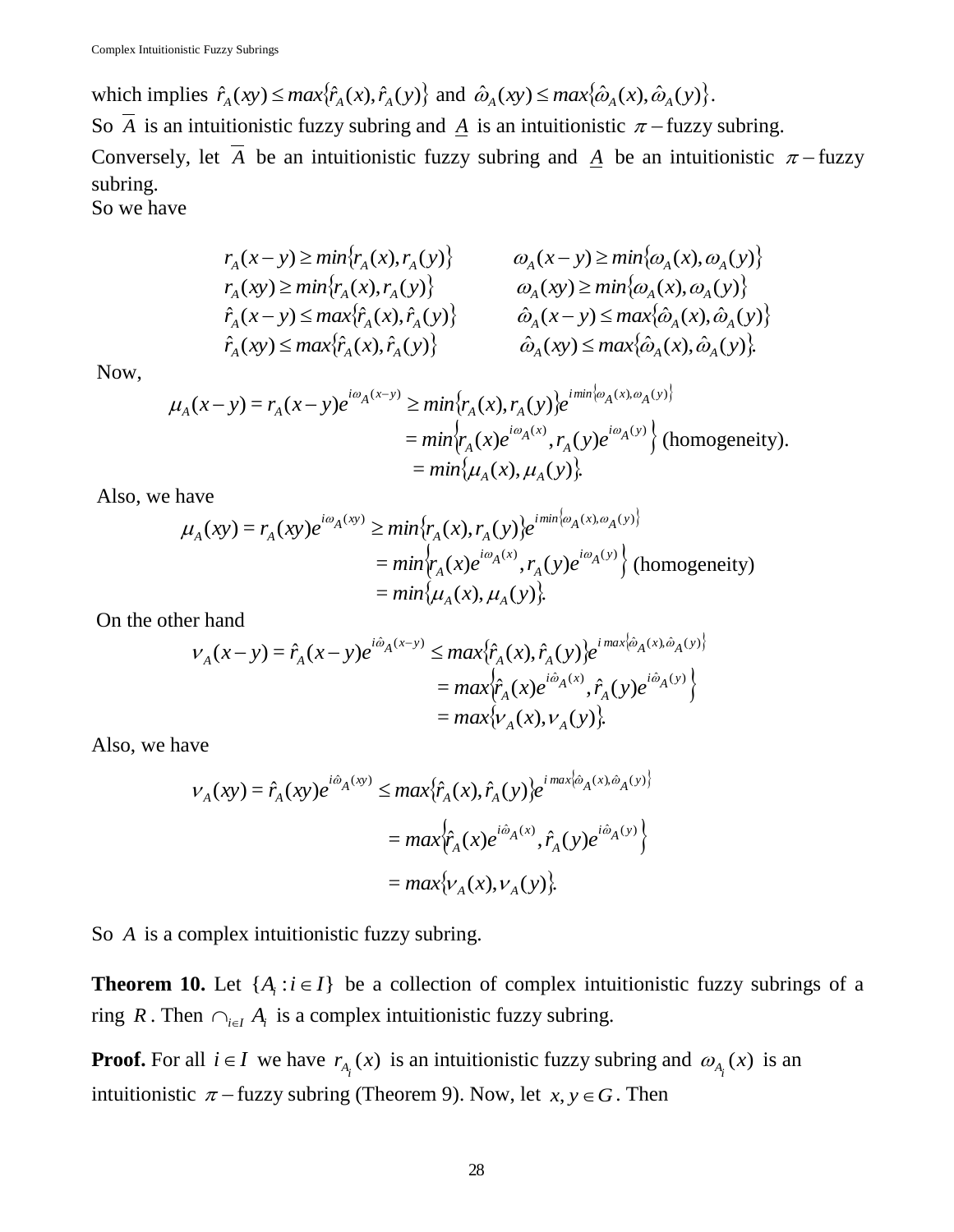Mikhled Okleh Alsarahead, Abd Ghafur Ahmad

$$
\mu_{\bigcap_{i \in I} A_i}(x - y) = r_{\bigcap_{i \in I} A_i}(x - y)e^{i\omega_{\bigcap_{i \in I} A_i}(x - y)}\n= min_{i \in I} \{r_{A_i}(xy)\}e^{i\min_{i \in I} \{ \omega_{A_i}(xy) \}}
$$
\n
$$
\geq min_{i \in I} \{min \{r_{A_i}(x), r_{A_i}(y)\}e^{i\min_{i \in I} \{ \min \{\omega_{A_i}(x), \omega_{A_i}(y)\} \}}
$$
\n
$$
= min \{min_{i \in I} \{r_{A_i}(x)\}min_{i \in I} \{r_{A_i}(y)\}e^{i\min_{i \in I} \{ \omega_{A_i}(x)\}min_{i \in I} \{ \omega_{A_i}(x)\}min_{i \in I} \{ \omega_{A_i}(y)\} }\}
$$
\n
$$
= min \{min_{i \in I} \{r_{A_i}(x)e^{i\min_{i \in I} \{ \omega_{A_i}(x)\} }, min_{i \in I} \{r_{A_i}(y)e^{i\min_{i \in I} \{ \omega_{A_i}(y)\} }\}
$$
\n
$$
= min \{ \mu_{\bigcap_{i \in I} A_i}(x), \mu_{\bigcap_{i \in I} A_i}(y) \}.
$$

Also, we have

$$
\mu_{\bigcap_{i \in I} A_i}(xy) = r_{\bigcap_{i \in I} A_i}(xy)e^{i\omega_{\bigcap_{i \in I} A_i}(xy)} \\
= \min_{i \in I} \{r_{A_i}(xy)\}e^{i\min_{i \in I} \{\omega_{A_i}(xy)\}} \\
\geq \min_{i \in I} \{\min \{r_{A_i}(x), r_{A_i}(y)\}e^{i\min_{i \in I} \{\min \{\omega_{A_i}(x), \omega_{A_i}(y)\}\}} \\
= \min \{ \min \{r_{A_i}(x)\}e^{i\min_{i \in I} \{\omega_{A_i}(x), \omega_{A_i}(y)\}e^{i\min \{\min_{i \in I} \{\omega_{A_i}(x)\}, \min_{i \in I} \{\omega_{A_i}(y)\}\}} \\
= \min \{ \min \{ \min_{i \in I} \{r_{A_i}(x)\}e^{i\min_{i \in I} \{\omega_{A_i}(x)\}}, \min_{i \in I} \{r_{A_i}(y)\}e^{i\min_{i \in I} \{\omega_{A_i}(y)\}\}} \\
= \min \{ \mu_{\bigcap_{i \in I} A_i}(x), \mu_{\bigcap_{i \in I} A_i}(y)\}.
$$

On other hand

$$
V_{\bigcap_{i \in I} A_i}(x - y) = \hat{r}_{\bigcap_{i \in I} A_i}(x - y)e^{i\hat{\omega}_{\bigcap_{i \in I} A_i}(x - y)} \\
= max_{i \in I} \{\hat{r}_{A_i}(x - y)\}e^{i\max_{i \in I} \{\hat{\omega}_{A_i}(x - y)\}} \\
\leq max_{i \in I} \{max_{i \in I} \{\max_{i \in I} \{\hat{r}_{A_i}(x), r_{A_i}(y)\}e^{i\max_{i \in I} \{\max_{i \in I} \{\hat{\omega}_{A_i}(x), \hat{\omega}_{A_i}(y)\} \}}\}
$$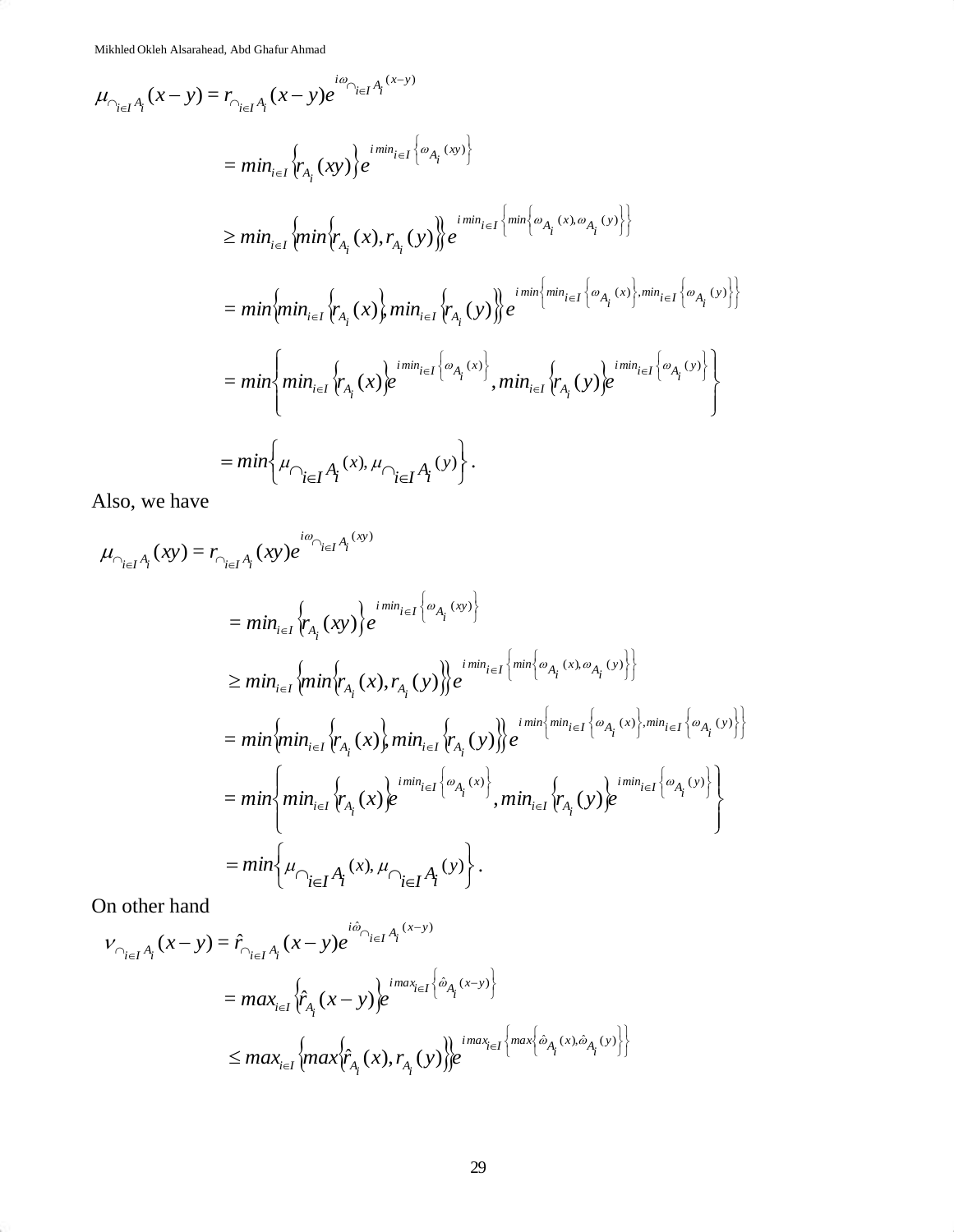$$
= max \left\{ max_{i \in I} \left\{ \hat{r}_{A_i}(x) \right\} max_{i \in I} \left\{ \hat{r}_{A_i}(y) \right\} \right\} e^{ i max \left\{ max_{i \in I} \left\{ \hat{\omega}_{A_i}(x) \right\} , max_{i \in I} \left\{ \hat{\omega}_{A_i}(y) \right\} \right\}} = max \left\{ max_{i \in I} \left\{ \hat{r}_{A_i}(x) \right\} e^{ i max_{i \in I} \left\{ \hat{\omega}_{A_i}(x) \right\}}, max_{i \in I} \left\{ \hat{r}_{A_i}(y) \right\} e^{ i max_{i \in I} \left\{ \hat{\omega}_{A_i}(y) \right\}} \right\} = max \left\{ v_{\bigcap_{i \in I} A_i}(x), v_{\bigcap_{i \in I} A_i}(y) \right\}.
$$

Also, we have

$$
v_{\gamma_{i\in I}A_i}(xy) = \hat{r}_{\gamma_{i\in I}A_i}(xy)e^{i\hat{\omega}_{\gamma_{i\in I}A_i}(xy)}
$$
  
\n
$$
= max_{i\in I} \{\hat{r}_{A_i}(xy)\}e^{i\max_{i\in I} \{\hat{\omega}_{A_i}(xy)\}}\}
$$
  
\n
$$
\leq max_{i\in I} \{max_{\hat{r}_{A_i}}(x), \hat{r}_{A_i}(y)\}e^{i\max_{\hat{r}_{A_i}}(x), \hat{\omega}_{A_i}(y), \hat{\omega}_{A_i}(y)\}}\}
$$
  
\n
$$
= max \{max_{i\in I} \{\hat{r}_{A_i}(x)\}max_{i\in I} \{\hat{r}_{A_i}(y)\}e^{i\max_{i\in I} \{\hat{\omega}_{A_i}(x), \hat{\omega}_{A_i}(y)\}}\}
$$
  
\n
$$
= max \{max_{i\in I} \{\hat{r}_{A_i}(x)\}e^{i\max_{i\in I} \{\hat{\omega}_{A_i}(x)\}}}, max_{i\in I} \{\hat{r}_{A_i}(y)\}e^{i\max_{i\in I} \{\hat{\omega}_{A_i}(y)\}}\}
$$
  
\n
$$
= max \{v_{\gamma_{i\in I}A_i}(x), v_{\gamma_{i\in I}A_i}(y)\}.
$$

**Definition 11.** Let  $A = \{(x, \mu_A(x), \nu_A(x)) : x \in U\}$  be a complex intuitionistic fuzzy set with membership  $(x) = r_A(x)e^{i\omega_A(x)}$  $\mu_A(x) = r_A(x)e^{i\omega_A(x)}$  and non-membership function  $f(x) = \hat{r}_A(x)e^{i\hat{\omega}_A(x)}$  $V_A(x) = \hat{r}_A(x)e^{i\hat{\omega}_A(x)}$ . For  $\alpha, \hat{\alpha} \in [0,1]$  and  $\beta, \hat{\beta} \in [0,2\pi]$ the set  $A_{(\alpha,\beta)}^{(\hat{\alpha},\hat{\beta})} = \{x \in U : r_A(x) \ge \alpha, \omega_A(x) \ge \beta, \hat{r}_A(x) \le \hat{\alpha}, \hat{\omega}_A(x) \le \hat{\beta}\}\$ is called a level subset of the complex intuitionistic fuzzy subset A. In particular if  $\beta = \hat{\beta} = 0$ , then we get the level subset  $A_{\alpha}^{\hat{\alpha}} = \{x \in U : r_A(x) \ge \alpha, \hat{r}_A(x) \le \hat{\alpha}\}\$ . If  $\alpha = \hat{\alpha} = 0$ , then we get the level subset  $A_{\beta}^{\hat{\beta}} = \{x \in U : \omega_A(x) \ge \beta, \hat{\omega}_A(x) \le \hat{\beta}\}\.$  Alsarahead and Ahmad (2017c).

**Theorem 12.** Let  $A = \{(x, \mu_A(x), v_A(x)) : x \in R\}$  be a complex intuitionistic fuzzy subring of R with membership function  $\mu_A(x) = r_A(x)e^{i\omega_A(x)}$  $\mu_A(x) = r_A(x)e^{i\omega_A(x)}$  and non-membership function  $v_A(x) = \hat{r}_A(x)e^{i\hat{\omega}_A(x)}$  $V_A(x) = \hat{r}_A(x)e^{i\omega_A(x)}$ , if  $r_A(e) \ge \alpha$ ,  $\omega_A(e) \ge \beta$ ,  $\hat{r}_A(e) \le \hat{\alpha}$  and  $\hat{\omega}_A(e) \le \hat{\beta}$ . Then the level subset  $A_{(\alpha,\beta)}^{(\hat{\alpha},\hat{\beta})}$  $A^{(\hat{\alpha},\beta)}_{(\alpha,\beta)}$  is a subring of R.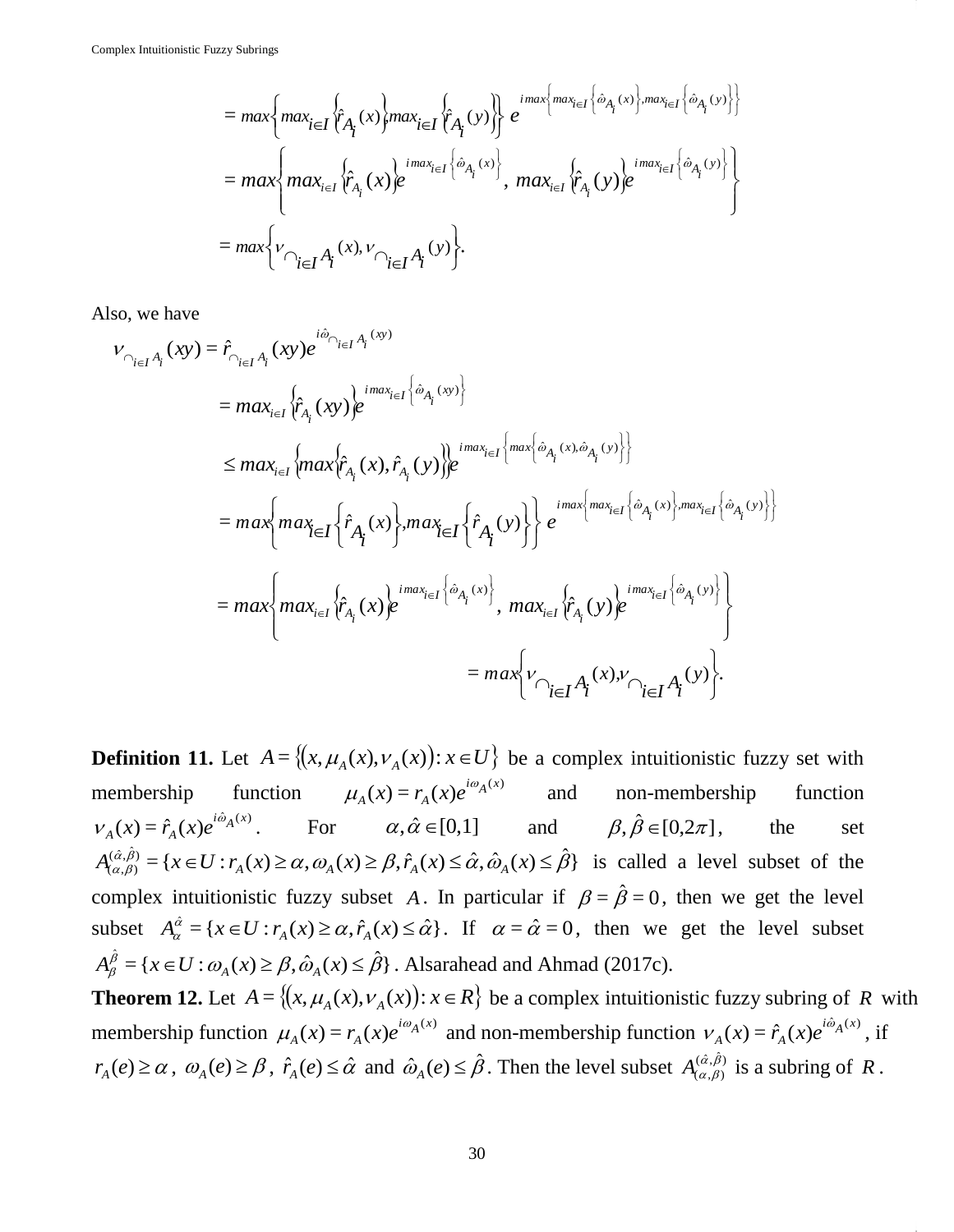**Proof.**  $e \in A_{(a,\beta)}^{(\hat{\alpha},\hat{\beta})}$  $e \in A_{(\alpha,\beta)}^{(\hat{\alpha},\hat{\beta})}$ , so  $A_{(\alpha,\beta)}^{(\hat{\alpha},\hat{\beta})} \neq \phi$ . Let  $x, y \in A_{(\alpha,\beta)}^{(\hat{\alpha},\hat{\beta})}$  $x, y \in A_{(\alpha,\beta)}^{(\hat{\alpha},\beta)}$ . Then we have  $r_A(x) \ge \alpha$ ,  $\omega_A(x) \ge \beta$ ,  $\hat{r}_A(x) \le \hat{\alpha}$ and  $\hat{\omega}_A(x) \leq \hat{\beta}$ , also,  $r_A(y) \geq \alpha$ ,  $\omega_A(y) \geq \beta$ ,  $\hat{r}_A(y) \leq \hat{\alpha}$  and  $\hat{\omega}_A(y) \leq \hat{\beta}$ .

Now,

$$
r_A(x - y)e^{i\omega_A(x - y)} = \mu_A(x - y) \ge \min\{\mu_A(x), \mu_A(y)\}
$$
  
=  $\min\{r_A(x)e^{i\omega_A(x)}, r_A(y)e^{i\omega_A(y)}\}$   
=  $\min\{r_A(x), r_A(y)\}e^{i\min\{\omega_A(x), \omega_A(y)\}}$ 

This implies

$$
r_A(x-y) \ge \min\{r_A(x), r_A(y)\}
$$
  
\n
$$
\ge \min\{\alpha, \alpha\}
$$
  
\n
$$
= \alpha.
$$

And

$$
\omega_{A}(x-y) \ge \min\{\omega_{A}(x), \omega_{A}(y)\}\
$$

$$
\ge \min\{\beta, \beta\}
$$

$$
=\beta.
$$

Also, we have

$$
\hat{r}_A(x-y)e^{i\hat{\omega}_A(x-y)} = v_A(x-y) \le max\{v_A(x), v_A(y)\}
$$
  
=  $max\{\hat{r}_A(x)e^{i\hat{\omega}_A(x)}, \hat{r}_A(y)e^{i\hat{\omega}_A(y)}\}$   
=  $max\{\hat{r}_A(x), \hat{r}_A(y)\}e^{i\max\{\hat{\omega}_A(x), \hat{\omega}_A(y)\}}$ 

This implies

$$
\hat{r}_A(x-y) \le \max{\{\hat{r}_A(x), \hat{r}_A(y)\}}
$$
  
\n
$$
\le \max{\{\hat{\alpha}, \hat{\alpha}\}}
$$
  
\n
$$
= \hat{\alpha}.
$$

And

$$
\hat{\omega}_A(x-y) \le \max\{\hat{\omega}_A(x), \hat{\omega}_A(y)\}
$$
  
\n
$$
\le \max\{\hat{\beta}, \hat{\beta}\}
$$
  
\n
$$
= \hat{\beta}.
$$

So  $x - y \in A_{\alpha, \beta}^{(\hat{\alpha}, \hat{\beta})}$  $x - y \in A_{(\alpha,\beta)}^{(\hat{\alpha},\beta)}$ . On the other hand

$$
r_A(xy)e^{i\omega_A(xy)} = \mu_A(xy) \ge \min\{\mu_A(x), \mu_A(y)\}
$$
  
=  $\min \{r_A(x)e^{i\omega_A(x)}, r_A(y)e^{i\omega_A(y)}\}$   
=  $\min\{r_A(x), r_A(y)\}e^{i\min\{\omega_A(x), \omega_A(y)\}}$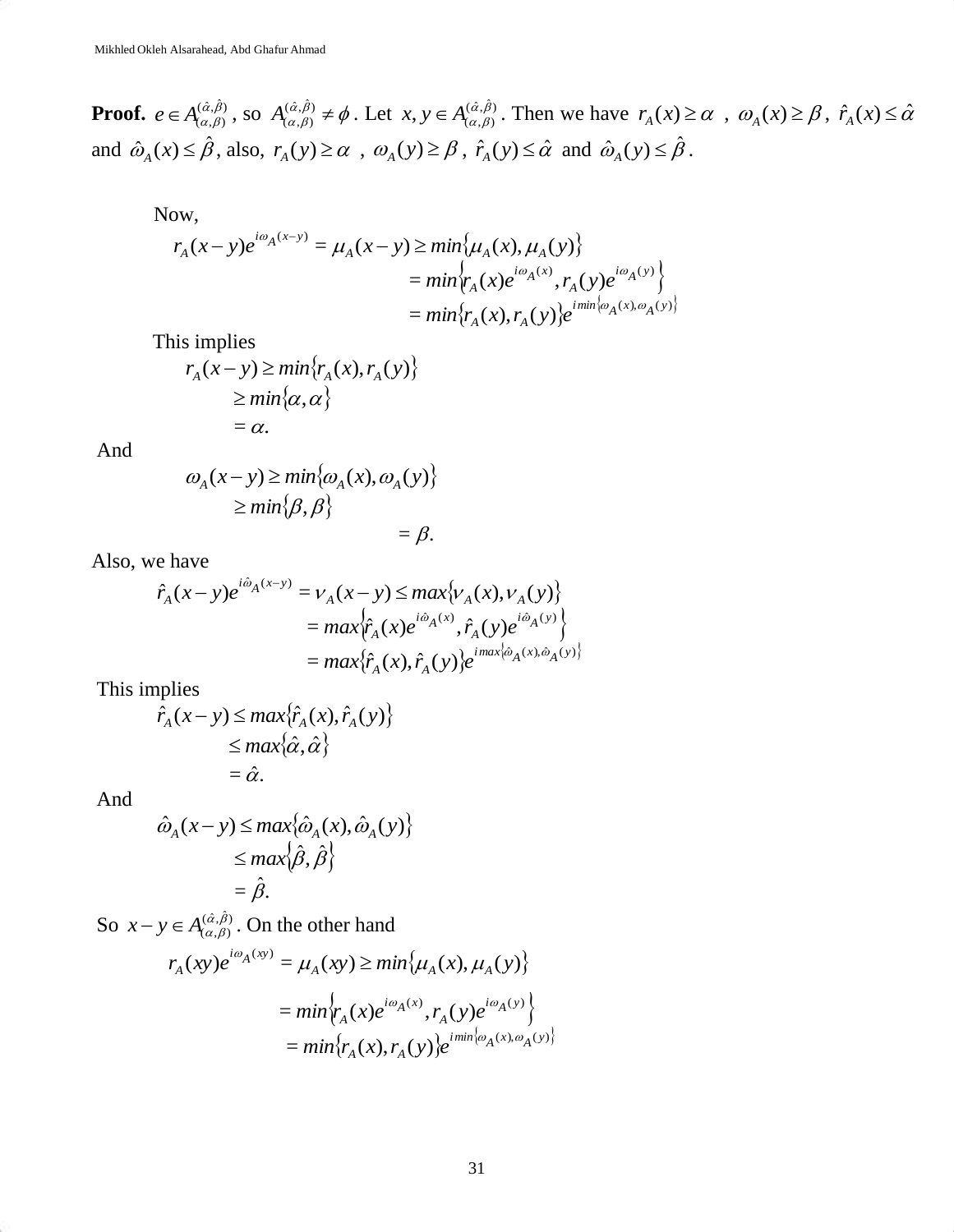This implies

$$
r_A(xy) \ge \min\{r_A(x), r_A(y)\}
$$
  
\n
$$
\ge \min\{\alpha, \alpha\}
$$
  
\n
$$
= \alpha.
$$

And

$$
\omega_{A}(xy) \ge \min\{\omega_{A}(x), \omega_{A}(y)\}
$$
  
\n
$$
\ge \min\{\beta, \beta\}
$$
  
\n
$$
= \beta.
$$

Also, we have

$$
\hat{r}_A(xy)e^{i\hat{\omega}_A(xy)} = v_A(xy) \le max\{v_A(x), v_A(y)\}
$$
  
=  $max\{\hat{r}_A(x)e^{i\hat{\omega}_A(x)}, \hat{r}_A(y)e^{i\hat{\omega}_A(y)}\}$   
=  $max\{\hat{r}_A(x), \hat{r}_A(y)\}e^{i\max\{\hat{\omega}_A(x), \hat{\omega}_A(y)\}}$ 

This implies

$$
\hat{r}_A(xy) \le \max{\{\hat{r}_A(x), \hat{r}_A(y)\}}
$$
  
\n
$$
\le \max{\{\hat{\alpha}, \hat{\alpha}\}}
$$
  
\n
$$
= \hat{\alpha}.
$$

And

$$
\hat{\omega}_A(xy) \le \max\{\hat{\omega}_A(x), \hat{\omega}_A(y)\}
$$
  
\n
$$
\le \max\{\hat{\beta}, \hat{\beta}\}
$$
  
\n
$$
= \hat{\beta}.
$$

Thus  $xy \in A_{\alpha,\beta}^{(\hat{\alpha},\hat{\beta})}$  $xy \in A_{(\alpha,\beta)}^{(\hat{\alpha},\hat{\beta})}$ , therefore  $A_{(\alpha,\beta)}^{(\hat{\alpha},\hat{\beta})}$  $A^{(\hat{\alpha},\beta)}_{(\alpha,\beta)}$  is a subring of R.

#### **HOMOMORPHISM**

**Theorem 13.** Let  $f: R \to S$  be a ring epimorphism. Let A be an intuitionistic fuzzy subring of  $R$  and  $B$  be an intuitionistic fuzzy subring of  $S$ . Then the inverse image of  $B$  is an intuitionistic fuzzy subring of  $R$  and the image of  $A$  is an intuitionistic fuzzy subring of  $S$ . Banerjee and Basnet (2003).

We are going to generalize this result to the complex intuitionistic fuzzy subrings.

**Definition 14.** Let  $f: R \to S$  be a homomorphism. Let  $A = \{(x, \mu_A(x), \nu_A(x)) : x \in R\}$  and  $B = \{(x, \mu_B(x), \nu_B(x)) : x \in S\}$  be complex intuitionistic fuzzy subrings.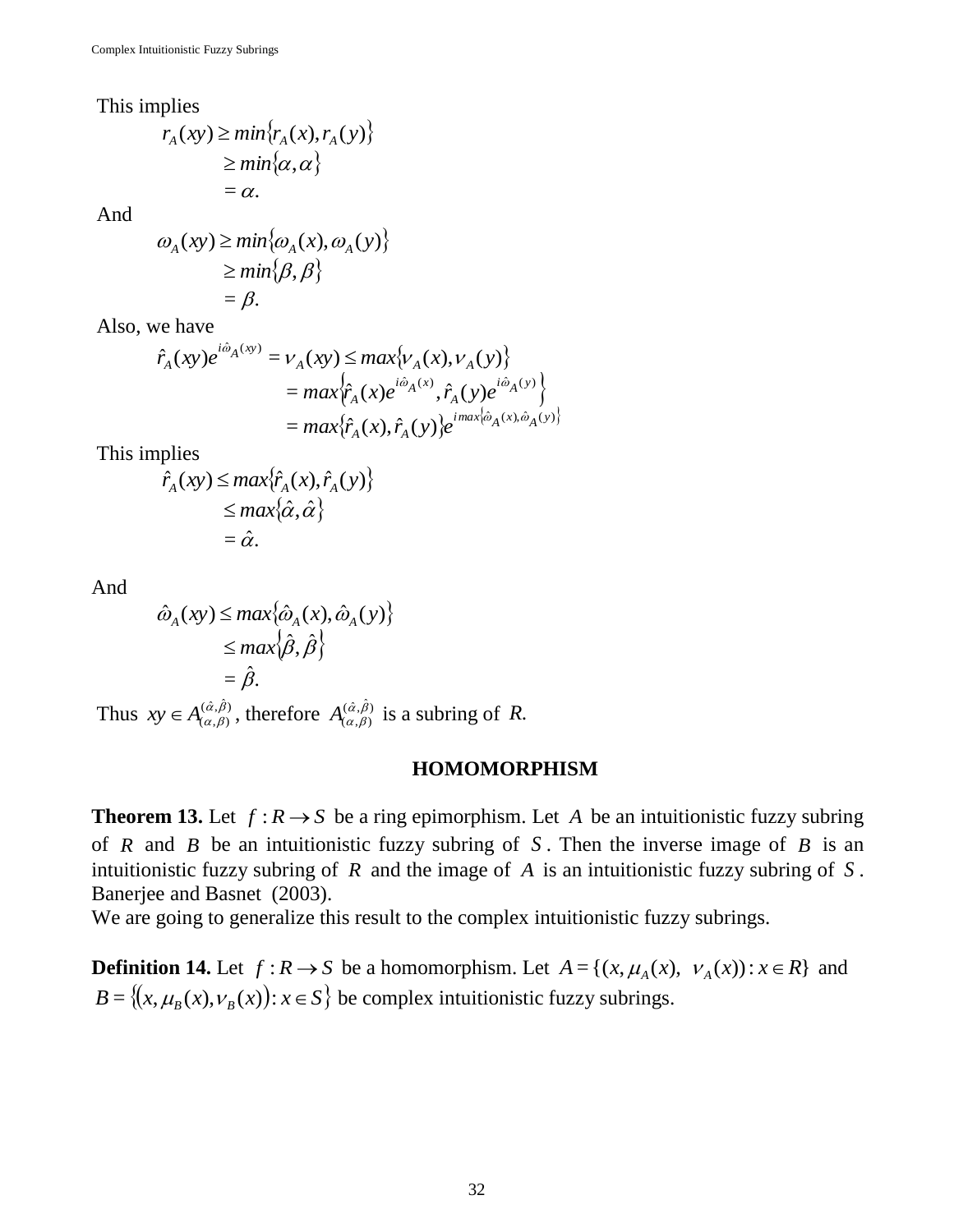Then  $C = \{(y, f(\mu_A)(y), f(\nu_A)(y)) : y \in S\}$  is called image of A, where

$$
f(\mu_A)(y) = \begin{cases} \vee \{ \mu_A(x) : x \in R, f(x) = y \} & \text{if } f^{-1}(y) \neq \phi \\ 0, & \text{otherwise} \end{cases}
$$

$$
f(v_A)(y) = \begin{cases} \wedge \{v_A(x) : x \in R, f(x) = y\} & \text{if } f^{-1}(y) \neq \phi \\ 1, & \text{otherwise} \end{cases}
$$

for all  $y \in S$ .

The set  $D = \{(x, f^{-1}(\mu_B)(x), f^{-1}(\nu_B)(x)): x \in R\}$  is called inverse image of B, where  $f^{-1}(\mu_B)(x) = \mu_B(f(x))$  and  $f^{-1}(\nu_B)(x) = \nu_B(f(x))$  for all  $x \in R$ .

**Lemma 15.** Let  $f: R \to S$  be a ring homomorphism. Let A be a complex intuitionistic fuzzy subring of  $R$  and  $B$  be a complex intuitionistic fuzzy subring of  $S$ , with membership functions  $f(x) = r_A(x)e^{i\omega_A(x)}$  $\mu_A(x) = r_A(x)e^{i\omega_A(x)}$  and  $\mu_B(x) = r_B(x)e^{i\omega_B(x)}$  $\mu_B(x) = r_B(x)e^{i\omega_B(x)}$ , respectively, while the non-membership functions are  $V_A(x) = \hat{r}_A(x)e^{i\hat{\omega}_A(x)}$  $V_A(x) = \hat{r}_A(x)e^{i\hat{\omega}_A(x)}$  and  $V_B(x) = \hat{r}_B(x)e^{i\hat{\omega}_B(x)}$  $V_B(x) = \hat{r}_B(x)e^{i\omega_B(x)}$ , respectively. Then

1. 
$$
f(\mu_A)(y) = f(r_A)(y)e^{if(\omega_A)(y)}
$$
.  
\n2.  $f(\nu_A)(y) = f(\hat{r}_A)(y)e^{if(\hat{\omega}_A)(y)}$ .  
\n3.  $f^{-1}(\mu_B)(x) = f^{-1}(r_B)(x)e^{if^{-1}(\omega_B)(x)}$ .  
\n4.  $f^{-1}(\nu_B)(x) = f^{-1}(\hat{r}_B)(x)e^{if^{-1}(\hat{\omega}_B)(x)}$ .

**Proof**.(1)

$$
f(\mu_A)(y) = max_{f(x)=y} \mu_A(x)
$$
  
= 
$$
max_{f(x)=y} r_A(x)e^{i\omega_A(x)}
$$
  
= 
$$
max_{f(x)=y} r_A(x)e^{i\max_{f(x)=y} \omega_A(x)}
$$
  
(since A is homogeneous)  
= 
$$
f(r_A)(y)e^{if(\omega_A)(y)}.
$$

2)

$$
f(v_A)(y) = min_{f(x)=y} v_A(x)
$$
  
=  $min_{f(x)=y} \hat{r}_A(x)e^{i\hat{\omega}_A(x)}$   
=  $min_{f(x)=y} \hat{r}_A(x)e^{i\min_{f(x)=y} \hat{\omega}_A(x)}$   
(since A is homogeneous)  
=  $f(\hat{r}_A)(y)e^{if(\hat{\omega}_A)(y)}$ .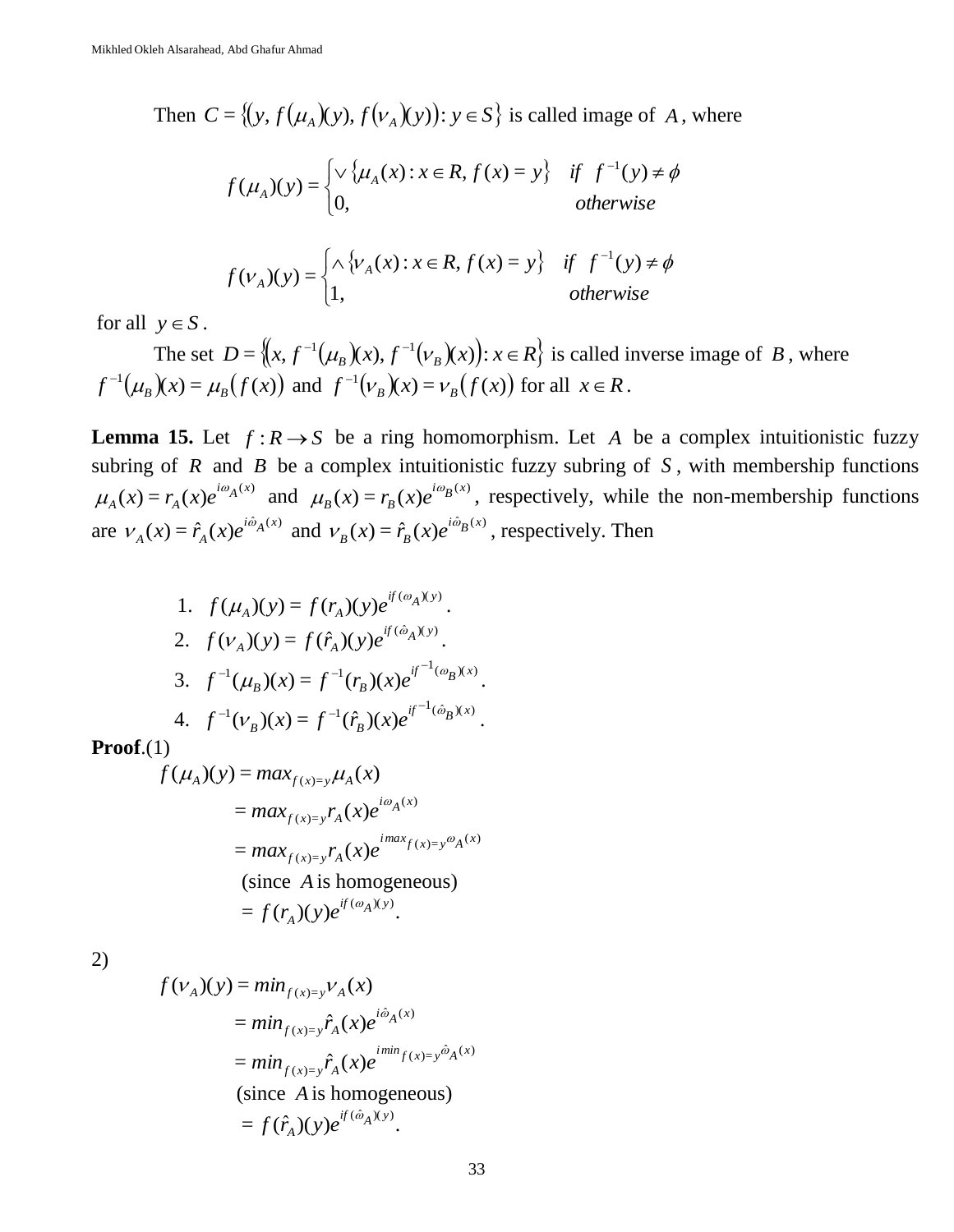(3)  
\n
$$
f^{-1}(\mu_B)(x) = \mu_B(f(x))
$$
\n
$$
= r_B(f(x))e^{i\omega_B(f(x))}
$$
\n
$$
= f^{-1}(r_B)(x)e^{if^{-1}(\omega_B)(x)}.
$$
\n(4)  
\n
$$
f^{-1}(\nu_B)(x) = \nu_B(f(x))
$$
\n
$$
= \hat{r}_B(f(x))e^{i\hat{\omega}_B(f(x))}
$$
\n
$$
= f^{-1}(\hat{r}_B)(x)e^{if^{-1}(\hat{\omega}_B)(x)}.
$$

**Theorem 16.** Let  $f: R \to S$  be a ring epimorphism. Let A be a complex intuitionistic fuzzy subring of *R* with membership function  $\mu_A(x) = r_A(x)e^{i\omega_A(x)}$  $\mu_A(x) = r_A(x)e^{i\omega_A(x)}$  and non-membership function  $f(x) = \hat{r}_A(x)e^{i\hat{\omega}_A(x)}$  $V_A(x) = \hat{r}_A(x)e^{i\omega_A(x)}$ . Then the image of A is a complex intuitionistic fuzzy subring of S. **Proof.** Since A is a complex intuitionistic fuzzy subring, then by (Theorem 9)  $\{(x, r_A(x), \hat{r}_A(x)) : x \in R\}$  is an intuitionistic fuzzy subring and  $\{(x, \omega_A(x), \hat{\omega}_A(x)) : x \in R\}$  is an intuitionistic  $\pi$ -fuzzy subring. Thus by (Theorem 13) and (Proposition 6) the image of  $\{(x, r_A(x), \hat{r}_A(x)) : x \in R\}$  and  $\{(x, \omega_A(x), \hat{\omega}_A(x)) : x \in R\}$  are intuitionistic fuzzy subring and

intuitionistic 
$$
\pi
$$
 – fuzzy subring, respectively, therefore for all  $x, y \in S$  we have:  
\n $f(r_A)(x-y) \ge \min \{f(r_A)(x), f(r_A)(y)\}, f(r_A)(xy) \ge \min \{f(r_A)(x), f(r_A)(y)\}$   
\n $f(\hat{r}_A)(x-y) \le \max \{f(\hat{r}_A)(x), f(\hat{r}_A)(y)\}, f(\hat{r}_A)(xy) \le \max \{f(\hat{r}_A)(x), f(\hat{r}_A)(y)\}$ 

$$
f(\omega_A)(x-y) \ge \min \left\{ f(\omega_A)(x), f(\omega_A)(y) \right\}, f(\omega_A)(xy) \ge \min \left\{ f(\omega_A)(x), f(\omega_A)(y) \right\}
$$
  

$$
f(\hat{\omega}_A)(x-y) \le \max \left\{ f(\hat{\omega}_A)(x), f(\hat{\omega}_A)(y) \right\} \text{ and } f(\hat{\omega}_A)(xy) \le \max \left\{ f(\hat{\omega}_A)(x), f(\hat{\omega}_A)(y) \right\}
$$

Now, by Lemma 15

$$
f(\mu_A)(x - y) = f(r_A)(x - y)e^{if(\omega_A)(x - y)} \\
\geq min\{f(r_A)(x), f(r_A)(y)\}e^{imin\{f(\omega_A)(x), f(\omega_A)(y)\}}
$$
\n
$$
= min\{f(r_A)(x)e^{if(\omega_A)(x)}, f(r_A)(y)e^{if(\omega_A)(y)}\}
$$
\n
$$
= min\{f(\mu_A)(x), f(\mu_A)(y)\}.
$$

Also,

$$
f(\mu_A)(xy) = f(r_A)(xy)e^{if(\omega_A)(xy)}
$$
  
\n
$$
\geq min\{f(r_A)(x), f(r_A)(y)\}e^{imin\{f(\omega_A)(x), f(\omega_A)(y)\}}
$$
  
\n
$$
= min\{f(r_A)(x)e^{if(\omega_A)(x)}, f(r_A)(y)e^{if(\omega_A)(y)}\}
$$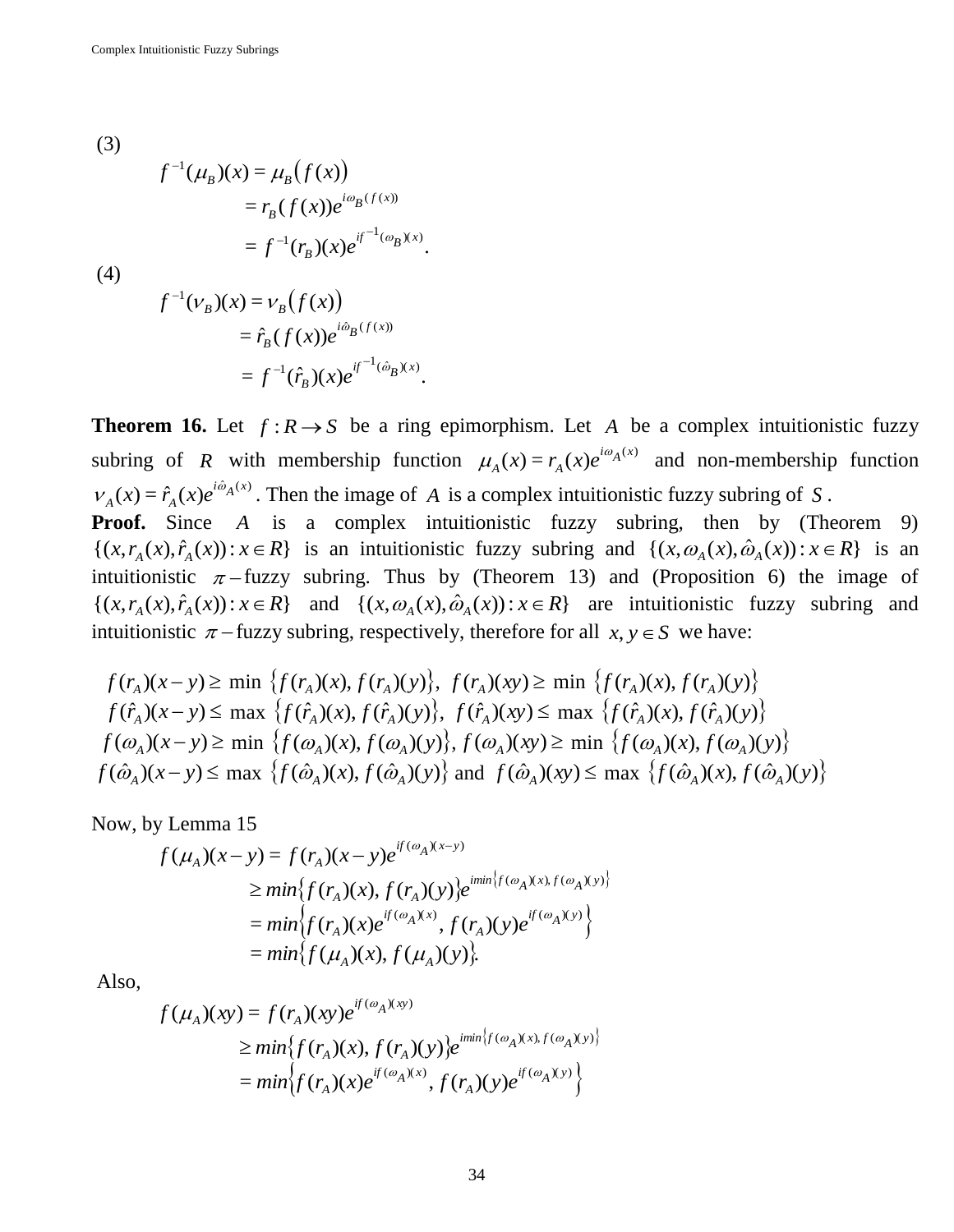$$
= min\{f(\mu_A)(x), f(\mu_A)(y)\}.
$$

On the other hand

$$
f(\nu_A)(x - y) = f(\hat{r}_A)(x - y)e^{i f(\hat{\omega}_A)(x - y)} \n\leq max\{f(\hat{r}_A)(x), f(\hat{r}_A)(y)\}e^{i max\{f(\hat{\omega}_A)(x), f(\hat{\omega}_A)(y)\}}
$$
\n
$$
= max\{f(\hat{r}_A)(x)e^{i f(\hat{\omega}_A)(x)}, f(\hat{r}_A)(y)e^{i f(\hat{\omega}_A)(y)}\}
$$
\n
$$
= max\{f(\nu_A)(x), f(\nu_A)(y)\}.
$$

Also,

$$
f(v_A)(xy) = f(\hat{r}_A)(xy)e^{if(\hat{\omega}_A)(xy)}
$$
  
\n
$$
\leq max\{f(\hat{r}_A)(x), f(\hat{r}_A)(y)\}e^{imax\{f(\hat{\omega}_A)(x), f(\hat{\omega}_A)(y)\}}
$$
  
\n
$$
= max\{f(\hat{r}_A)(x)e^{if(\hat{\omega}_A)(x)}, f(\hat{r}_A)(y)e^{if(\hat{\omega}_A)(y)}\}
$$
  
\n
$$
= max\{f(v_A)(x), f(v_A)(y)\}.
$$

**Theorem 17.** Let  $f: R \to S$  be a ring epimorphism. Let B be a complex intuitionistic fuzzy subring of S, with membership function  $\mu_B(x) = r_B(x)e^{i\omega_B(x)}$  $\mu_B(x) = r_B(x)e^{i\omega_B(x)}$  and non-membership function  $f(x) = \hat{r}_B(x)e^{i\hat{\omega}_B(x)}$  $V_B(x) = \hat{r}_B(x)e^{i\omega_B(x)}$ . Then the inverse image of *B* is a complex intuitionistic fuzzy subring of *R* .

**Proof.** Since *B* is a complex intuitionistic fuzzy subring, then by (Theorem 9)  $\{(x, r_B(x), \hat{r}_B(x)) : x \in S\}$  is an intuitionistic fuzzy subring and  $\{(x, \omega_B(x), \hat{\omega}_B(x)) : x \in S\}$  is an intuitionistic  $\pi$ -fuzzy subring. Thus by (Theorem 15) and (Proposition 6) the inverse image of  $\{(x, r_B(x), \hat{r}_B(x)) : x \in S\}$  and  $\{(x, \omega_B(x), \hat{\omega}_B(x)) : x \in S\}$  are intuitionistic fuzzy subring and intuitionistic  $\pi$  – fuzzy subring, respectively, therefore for all  $x, y \in R$  we have:

$$
f^{-1}(r_B)(x - y) \ge \min \{ f^{-1}(r_B)(x), f^{-1}(r_B)(y) \},
$$
  
\n
$$
f^{-1}(r_B)(xy) \ge \min \{ f^{-1}(r_B)(x), f^{-1}(r_B)(y) \},
$$
  
\n
$$
f^{-1}(\hat{r}_B)(x - y) \le \max \{ f^{-1}(\hat{r}_B)(x), f^{-1}(\hat{r}_B)(y) \},
$$
  
\n
$$
f^{-1}(\hat{r}_B)(xy) \le \max \{ f^{-1}(\hat{r}_B)(x), f^{-1}(\hat{r}_B)(y) \},
$$
  
\n
$$
f^{-1}(\omega_B)(x - y) \ge \min \{ f^{-1}(\omega_B)(x), f^{-1}(\omega_B)(y) \},
$$
  
\n
$$
f^{-1}(\omega_B)(xy) \ge \min \{ f^{-1}(\omega_B)(x), f^{-1}(\omega_B)(y) \},
$$
  
\n
$$
f^{-1}(\hat{\omega}_B)(x - y) \le \max \{ f^{-1}(\hat{\omega}_B)(x), f^{-1}(\hat{\omega}_B)(y) \} \text{ and }
$$
  
\n
$$
f^{-1}(\hat{\omega}_B)(xy) \le \max \{ f^{-1}(\hat{\omega}_B)(x), f^{-1}(\hat{\omega}_B)(y) \}
$$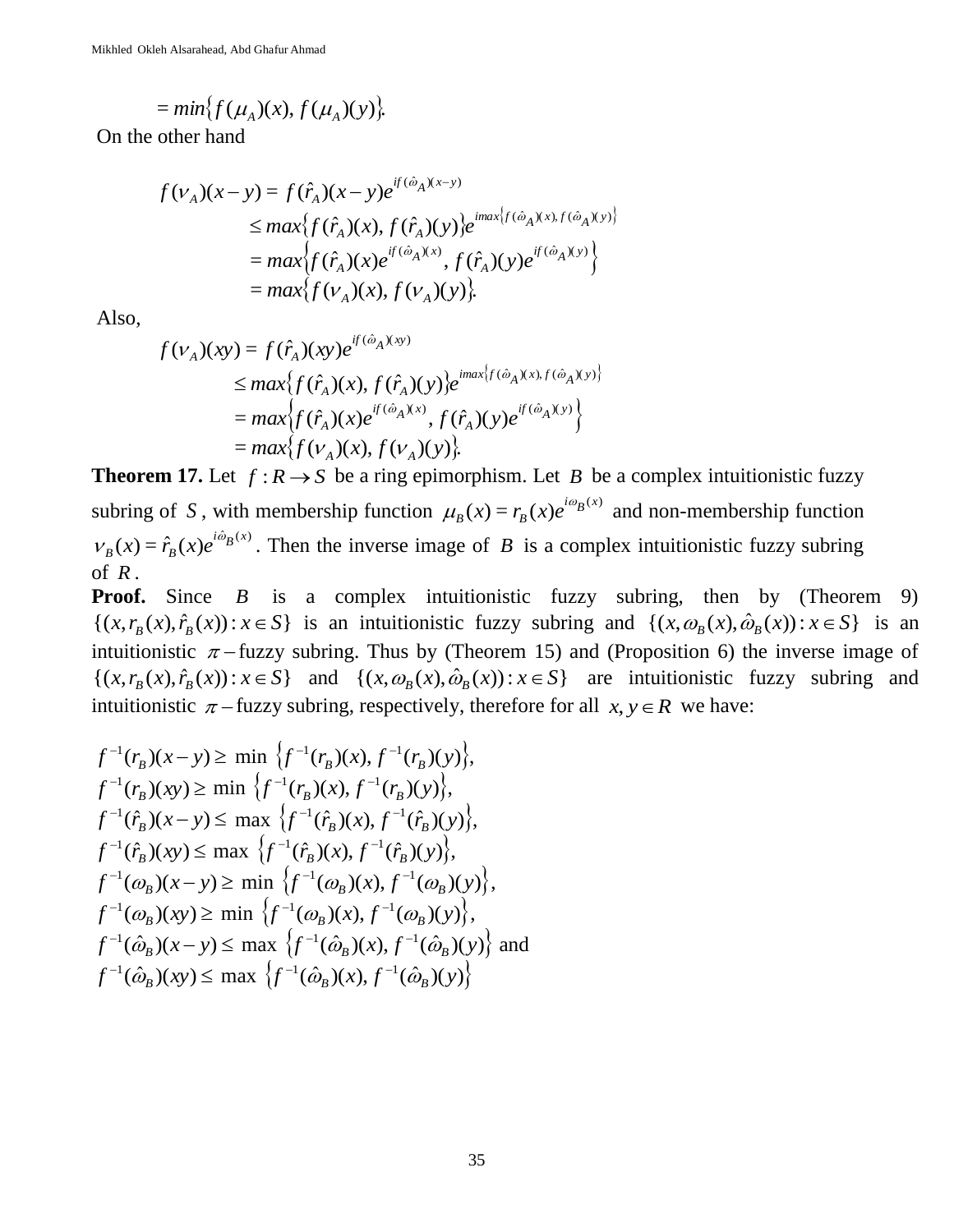Now, by Lemma 15

$$
f^{-1}(\mu_B)(x - y) = f^{-1}(r_B)(x - y)e^{if^{-1}(\omega_B)(x - y)}
$$
  
\n
$$
\geq min \{ f^{-1}(r_B)(x), f^{-1}(r_B)(y)\} e^{imin \{f^{-1}(\omega_B)(x), f^{-1}(\omega_B)(y)\}}
$$
  
\n
$$
= min \{ f^{-1}(r_B)(x)e^{if^{-1}(\omega_B)(x)}, f^{-1}(r_B)(y)e^{if^{-1}(\omega_B)(y)} \}
$$
  
\n
$$
= min \{ f^{-1}(\mu_B)(x), f^{-1}(\mu_B)(y) \}.
$$

Also,

$$
f^{-1}(\mu_B)(xy) = f^{-1}(r_B)(xy)e^{if^{-1}(\omega_B)(xy)}
$$
  
\n
$$
\geq min \{f^{-1}(r_B)(x), f^{-1}(r_B)(y)\}e^{imin \{f^{-1}(\omega_B)(x), f^{-1}(\omega_B)(y)\}}
$$
  
\n
$$
= min \{f^{-1}(r_B)(x)e^{if^{-1}(\omega_B)(x)}, f^{-1}(r_B)(y)e^{if^{-1}(\omega_B)(y)}\}
$$
  
\n
$$
= min \{f^{-1}(\mu_B)(x), f^{-1}(\mu_B)(y)\}.
$$

On the other hand

$$
f^{-1}(v_B)(x - y) = f^{-1}(\hat{r}_B)(x - y)e^{if^{-1}(\hat{\omega}_B)(x - y)}
$$
  
\n
$$
\leq max\{f^{-1}(\hat{r}_B)(x), f^{-1}(\hat{r}_B)(y)\}e^{imax\{f^{-1}(\hat{\omega}_B)(x), f^{-1}(\hat{\omega}_B)(y)\}}
$$
  
\n
$$
= max\{f^{-1}(\hat{r}_B)(x)e^{if^{-1}(\hat{\omega}_B)(x)}, f^{-1}(\hat{r}_B)(y)e^{if^{-1}(\hat{\omega}_B)(y)}\}
$$
  
\n
$$
= max\{f^{-1}(v_B)(x), f^{-1}(v_B)(y)\}
$$

Also,

$$
f^{-1}(v_B)(xy) = f^{-1}(\hat{r}_B)(xy)e^{if^{-1}(\hat{\omega}_B)(xy)}
$$
  
\n
$$
\leq max\{f^{-1}(\hat{r}_B)(x), f^{-1}(\hat{r}_B)(y)\}e^{imax\{f^{-1}(\hat{\omega}_B)(x), f^{-1}(\hat{\omega}_B)(y)\}}
$$
  
\n
$$
= max\{f^{-1}(\hat{r}_B)(x)e^{if^{-1}(\hat{\omega}_B)(x)}, f^{-1}(\hat{r}_B)(y)e^{if^{-1}(\hat{\omega}_B)(y)}\}
$$
  
\n
$$
= max\{f^{-1}(v_B)(x), f^{-1}(v_B)(y)\}
$$